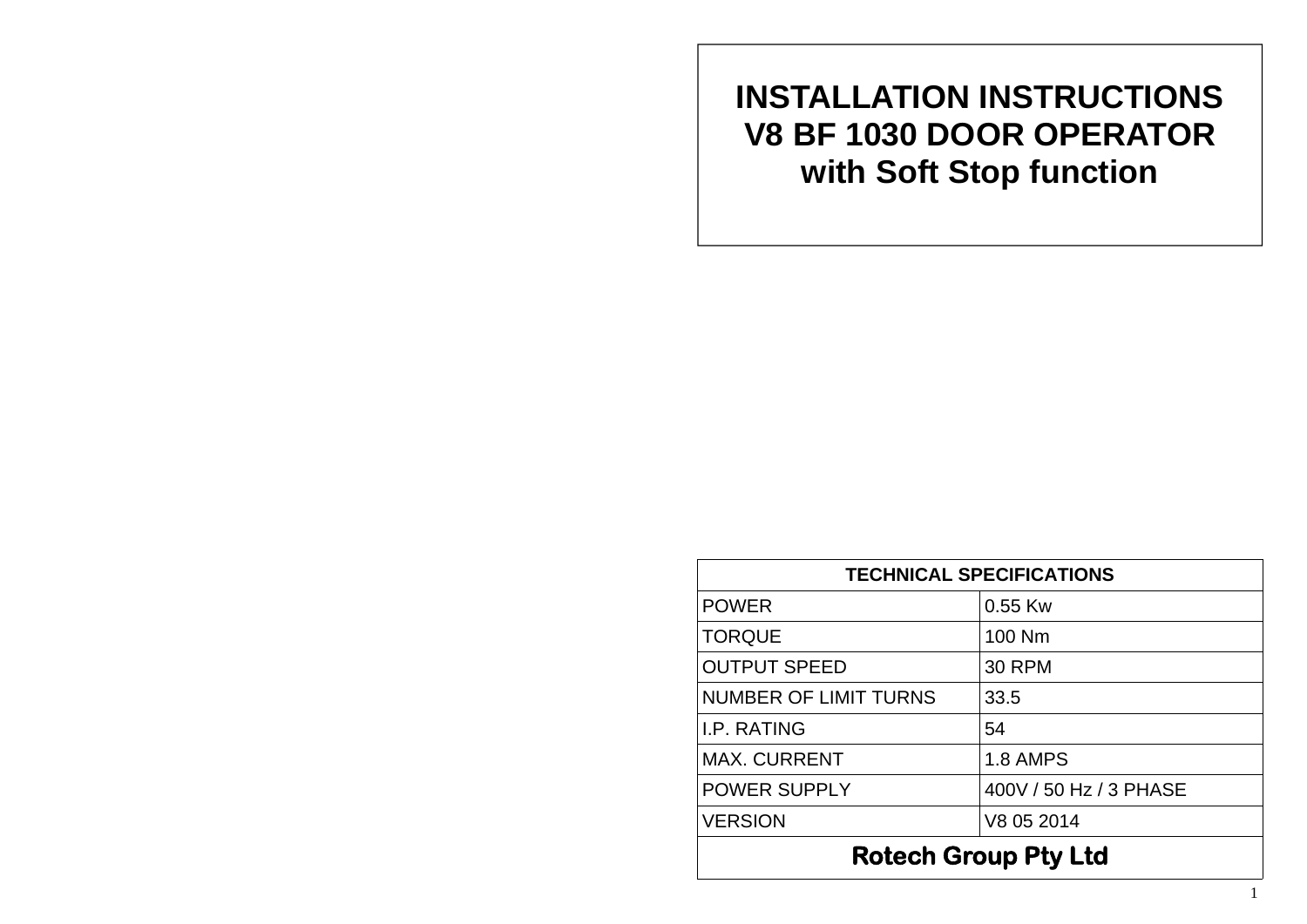

# ADDITIONAL CONNECTIONSOPEN PUSH BUTTONCLOSE PUSH BUTTON $\frac{1}{2}$ WHITE GREEN YELLOW KEY SWITCHOPEN<sup>1</sup> CLOSE ADDITIONAL BUTTON PANEL

### INTEGRAL SAFETY CIRCUIT

THE SAFETY IRCUIT COMBINES THE THERMAL TRIP AND, FOR OPERATORS WITH MANUAL OVERRIDE, THE INTERLOCK SWITCH

#### THERMAL TRIP

THE THERMAL TRIP IS A HEAT SENSITIVE SWITCH EMBEDDED INTO THE MOTOR WINDINGS, WHICH WILL OPERATE SHOULD THE MOTOR BE OVERLOADED. NOTE : THIS SWITCH IS NOT A SUBSTITUTE FOR A SUITABLY RATED CIRCUIT BREAKER.

### MANUAL OVERRIDE INTERLOCK SWITCH

THE MANUAL OVERRIDE INTERLOCK ISOLATES THE CONTROL CIRCUIT TO PREVENT ELECTRICAL OPERATION WHEN THE DOOR IS BEING USEDN MANUALLY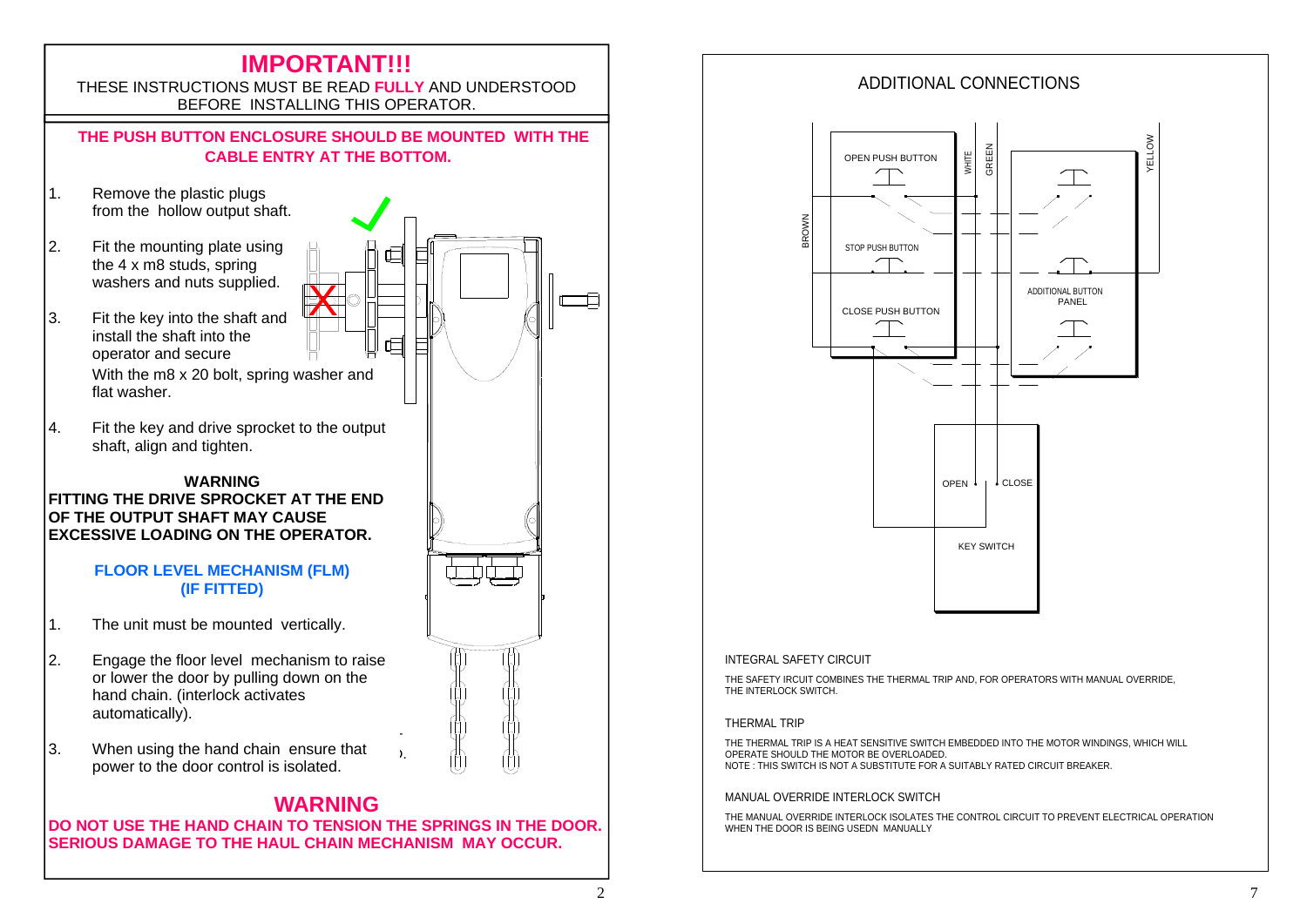## C. **Soft Stop (cont)**

To set this function switch 3 must be ON, close the door fully on the down limit. Press and hold the down button for 10 seconds and release (this will reset the operator).

Press and hold the up button till the door is fully open and release. Press and hold the down button till the door is fully closed and release. Repeat this procedure for 2 complete cycles (open, close, open, close). If any of the buttons are released before the door reaches the limit then the above procedure will have to be repeated.

When this is completed the door will revert to impulse mode if D.I.L switches 1+2 are ON

- D. **GO FUNCTION:** when set to on it activates the open button as a go function. (opens a door, closes a fully open door, reverses a closing door.) use this function where a single button radio operation is required.
- E. **AFTER RUN / SAFETY EDGE MONITORING:** activates the after run function which uses the close limit (set 50mm from the floor) as a safety edge over ride limit. When the close limit is activated the operator electrically over runs this limit. (max 0.3 sec) until a signal from the safety edge is received. If no safety edge signal is received the fail led will flash and the door will fall to dead man mode. To reset simply close the door fully until a safety signal is received.
- F. **ELECTRIC EDGE 8K2:** activates input for electric edge and disables the pneumatic safety edge input.

### **G. Auto Close**

 The auto close function is set by turning the Potentiometer P2 clockwise. The auto close time is adjustable from 2 –125 seconds.

## **IMPORTANT**

 Make sure the P2 potentiometer is turned fully anti clockwise if this feature is **NOT** required or the door will close automatically without any input signal.

 If the door is fully open and the stop circuit is activated for more than 5 seconds the auto close function is Disabled, to reset give another close command.

> This feature must not be used without setting the Soft Stop feature or installing another safety device, eg, PE beams, safety edge or safety loops



## **KV1 CONTROL BOARD (V3)**